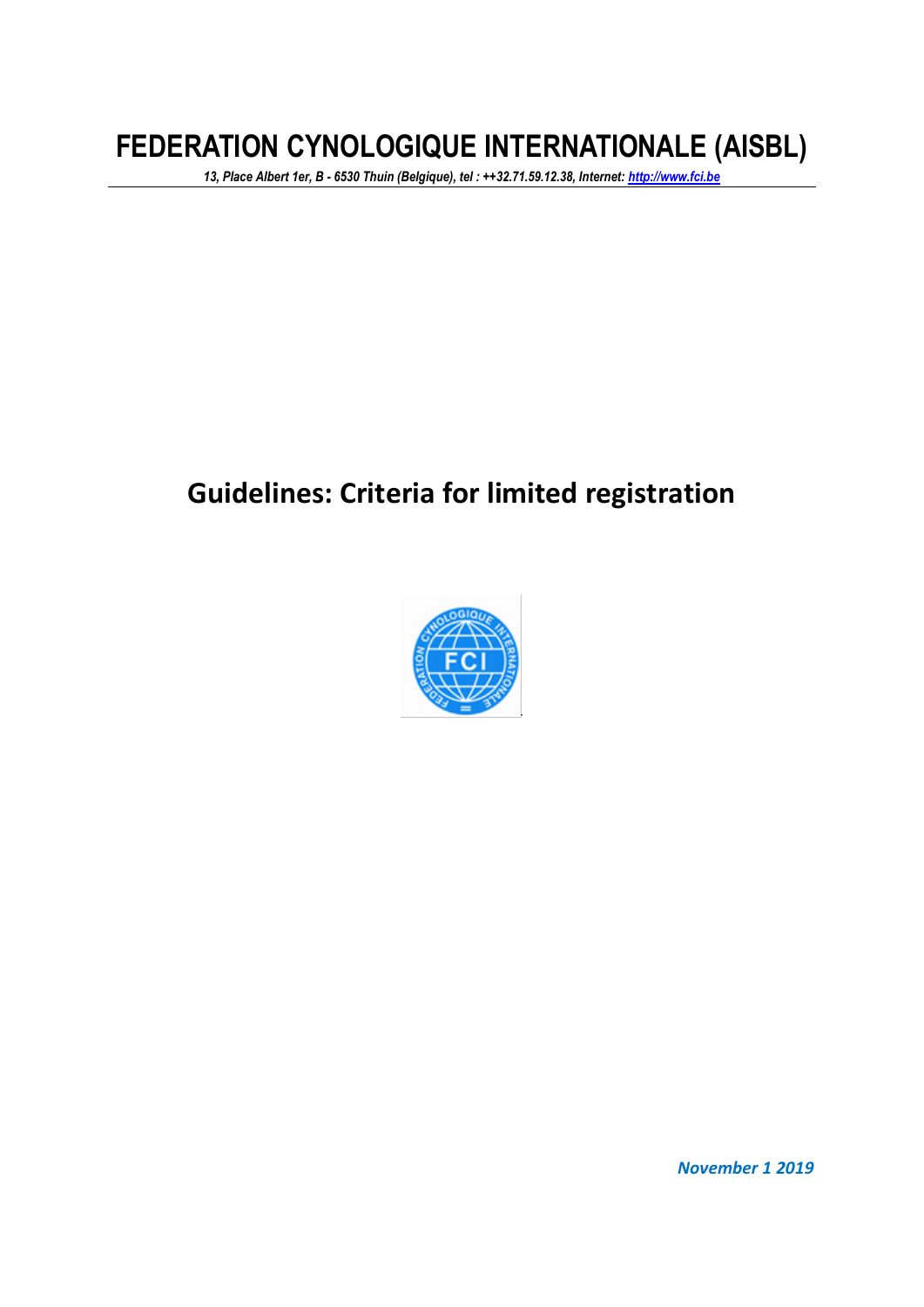**Limited registration can be used as a tool for national canine organisations (NCO) and breeders to manage healthy and breed typical breeding. Dogs with limited registration can take part in activities in the dog world except breeding**.

**1.** The definition of limited registration in this document is **"not allowed for breeding".** A dog registered with limited registration will be issued an FCI pedigree, but the remark "not to be used for breeding" will be printed on the pedigree. This remark must also be available in the NCO's database and be included in the data with open access for the public if such a database is available.

If a dog with limited registration is used for breeding, the offspring cannot be registered in the studbook of any FCI member or contract partner, unless the limited registration has been rescinded by the NCO who established the limited registration.

When the term "national canine organisation" is used in this document, it includes the breed clubs commissioned by the NCO to register dogs and issue pedigrees.

## **2. Who can decide to register a dog with limited registration?**

- o The NCO that issues the original pedigree
- o Import of dogs: The NCO to which the dog is exported **(FCI Standing Orders, Art. 20.5)**
- o The breeder of the dog can ask the NCO to register a puppy with limited registration when applying for registration. The final decision is made by the NCO. The breeder cannot choose to add limited registration to a pedigree after the ownership of the dog has been transferred to a new owner
- $\circ$  The owner of the dog can ask the NCO to register his/her dog with limited registration.

## **3. Who can rescind a limited registration of a dog?**

A limited registration can only be rescinded by the national canine organisation that has established it. (**FCI International Breeding Rules, Art. 15)**

## **4. Criteria for issuing limited registration (examples):**

## **4.1 - Background - FCI International Breeding Rules, PREAMBLE:**

- These FCI breeding regulations apply directly to all FCI members as well as the contract partners. This means that breeding may only be carried out with pedigree dogs which have a sound temperament, are healthy in functional and hereditary terms and are registered with a studbook or register (appendix) recognised by the FCI. In addition, they have to fulfil the requirements specified by the relevant FCI member or contract partners.
- The only dogs which are considered to be healthy in hereditary terms are those transferring breed standard features, breed type and temperament typical of that breed without displaying any substantial hereditary defects which could impair the functional health of its descendants. The members and contract partners of the FCI are required in this regard to prevent any exaggeration of breed features in the standards which could result in impairment of the dogs' functional health.
- Dogs with eliminating faults such as e.g. unsound temperament, congenital deafness or blindness, hare-lip, cleft palate, substantial dental defects or jaw anomalies, progressive retinal atrophy, epilepsy, cryptorchidism, monorchidism, albinism, improper coat colours or diagnosed severe hip dysplasia may not be bred.